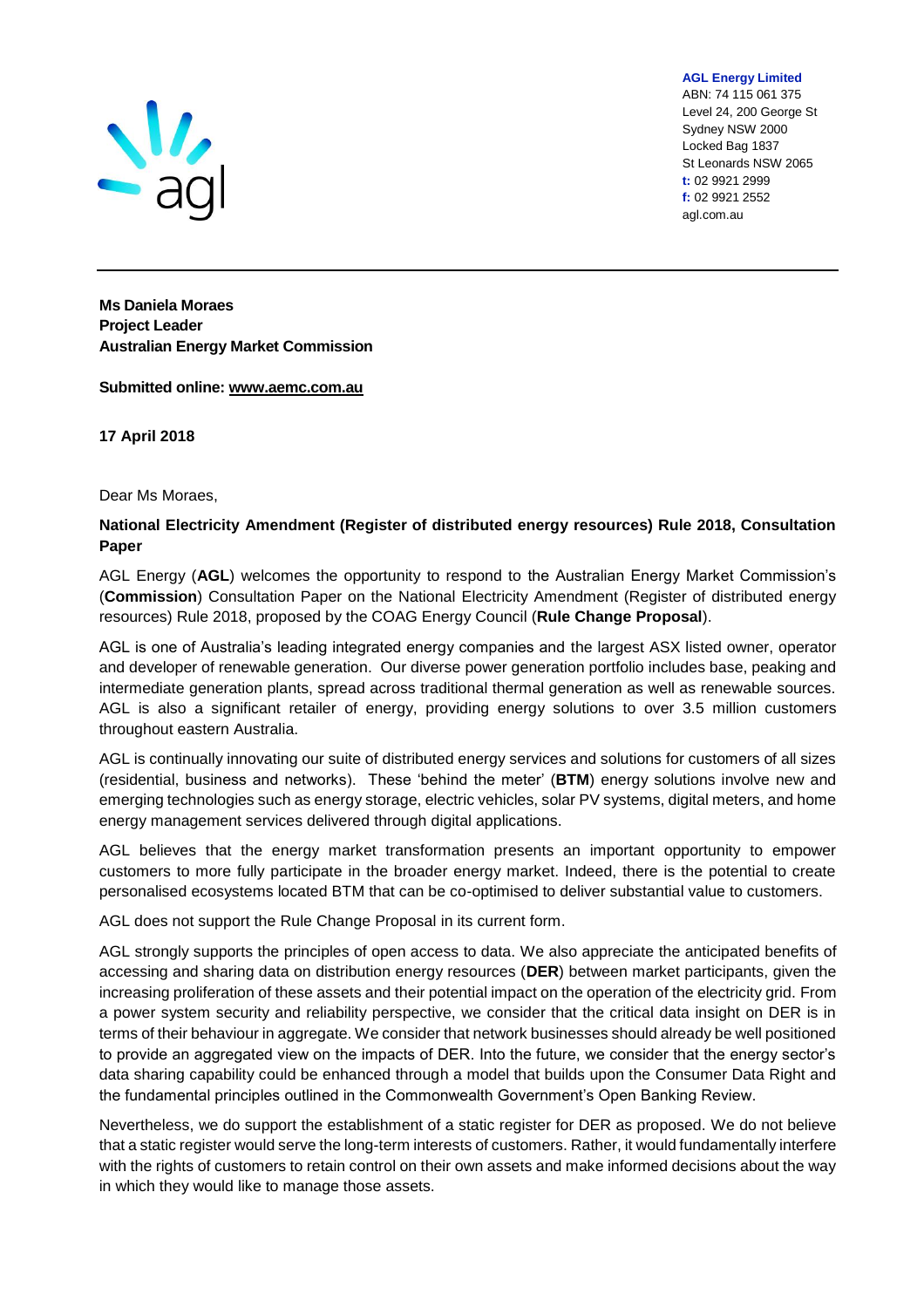

We consider that a static register will do little to enhance the management of these assets. On the contrary, it risks imposing an unnecessary additional cost on consumers.

We are also concerned with the Rule Change Proposal's imposition of an obligation on network businesses to collect information about DER. This obligation assumes that because network businesses currently collect information from customers' grid connection application, these businesses should also be required to collect certain information on DER. In our view, the connection process continues to present a barrier for customer investments in DER, due to cumbersome and lengthy application processes and network resistance to high proliferation of DER assets. Linking reporting on DER to the connection process will only add more complexity and stifle investment and customer options. In our view, it may be more appropriate for customers' to individually manage their own energy system requirements into the future, entailing a more limited role for network businesses.

As we emphasised in our submission to the COAG EC's Energy Market Transformation Team, *in the longer term, more dynamic data exchanges will prove to be a more suitable means for accessing and sharing data between those who need it*. 1

We believe that a more appropriate approach to accessing and sharing customer data in the energy sector would take as its basis the Consumer Data Right and the fundamental principles outlined in the Commonwealth Government's Open Banking Review.

In the Attachment to this submission, we elaborate our views on the following specific aspects of the Consultation Paper:

- 1. The assessment framework for the Rule Change Proposal;
- 2. A cost benefits analysis of the Rule Change Proposal;
- 3. Transparency and confidentiality; and
- 4. Safety issues and emergency response.

Should you have any questions in relation to this submission, please contact Kurt Winter, Manager, Policy and Research, on 03 8633 7204 or myself on 03 8633 6836.

Yours sincerely,

l

**Stephanie Bashir** Senior Director, Public Policy

<sup>1</sup> See AGL, Submission in response to the Cost Benefit Analysis of options to collect and share information about small scale battery storage: Consultation Paper, May 2017, prepared by Jacobs for the COAG Energy Council (9 June 2017), Available at http://aglblog.com.au/wp-content/uploads/2017/06/AGL-submission\_Energy-Storage-Register-CBA\_June2017-FINAL.pdf.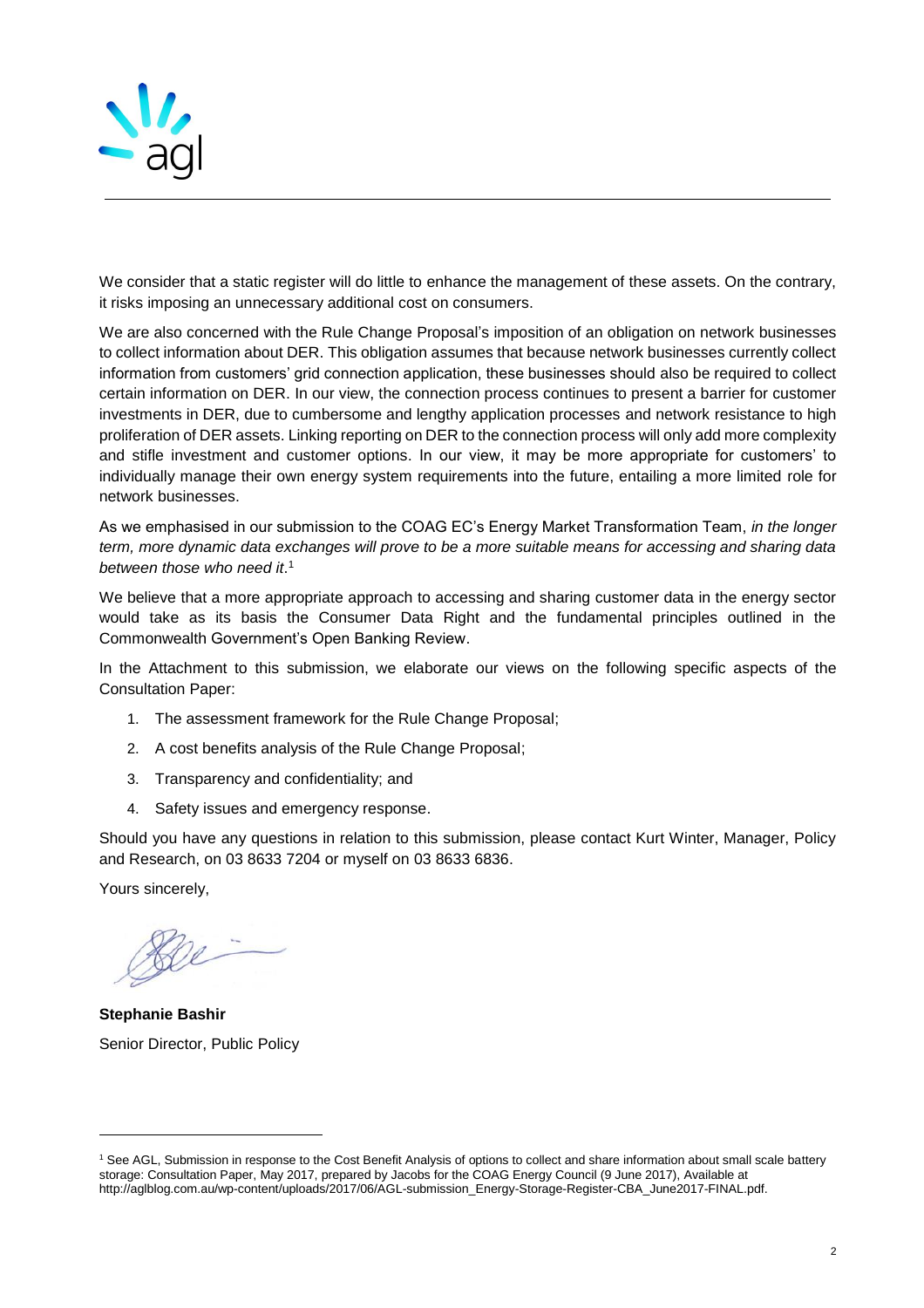

# **ATTACHMENT**

## **1. The assessment framework for the Rule Change Proposal**

AGL does not consider that the proposed assessment framework, elaborated in section 4.2 of the Consultation Paper is sufficient to appropriately assess whether the Rule Change Proposal satisfies the National Electricity Objective (**NEO**) and National Energy Retail Objective (**NERO**). The core interest at the heart of both the NEO and NEO is the *long-term interest of consumers.* Accordingly, AGL believes that the prevailing criteria in the assessment framework should be whether the Rule Change would best serve customers' changing preferences and needs.

In our view, the long-term interest of consumers is not only concerned with the efficient operation of the power system and efficient investment and appropriate risk management but the extent to which customers can actively engage in the energy market to realise the full benefit of their own DER assets. Indeed, with the proliferation of DER in Australia, AGL believes that the future of the grid will be as a gateway to multiple competitive platforms that enable a range of markets for customers. The distribution network will increasingly become the platform across which customers expect to be able to connect and transact. Rather than simply enabling the consumption of electricity delivered from centralised plant, the grid will have an increasingly important role facilitating a range of other service markets. These include markets for grid stability services (frequency and voltage), markets for services which support the network in constraint conditions, markets for wholesale demand response at times of tight supply, and 'peer-to-peer' energy trading.

In our view, there will not be a single business or delivery model to enable these mixed interactions and respond to the broad spectrum of customer needs and preferences. Reflective of the heterogeneity of customer needs and preferences, AGL expects product and service offerings from a broad mix of energy service providers to be similarly heterogeneous. The grid should provide a two-way energy platform upon which competing energy service providers can build their product and service offerings. The distributed energy ecosystem of the future may involve multiple distributed markets and service platforms co-existing and interacting. Energy service providers will invest, test, learn and innovate their offerings, and bear the risks and rewards associated with these endeavours.

AGL sees competition and innovation in technologies and business models as the primary means of meeting this challenge and aligning the interests of energy service providers with those of the customers they serve.

We recognise that the ability to harness insights from customers' data drives product and service innovation, which is in our customers' best interests. As we elaborate in our Data Policy Principles that were formalised in 2017:

- Customers should be provided easy access to their own consumption data.
- Customers should retain direct control over who is permitted access to their data, other than regulated entities for market settlement and other regulated and controlled purposes.
- The ability to use data to drive a competitive advantage will motivate data creation and product and service innovation, which is ultimately in the customers' interest.

Data on the nature of customers' DER assets and the behaviour of those assets should be no exception and, as far as possible, customers should retain direct control over who is permitted access to that data.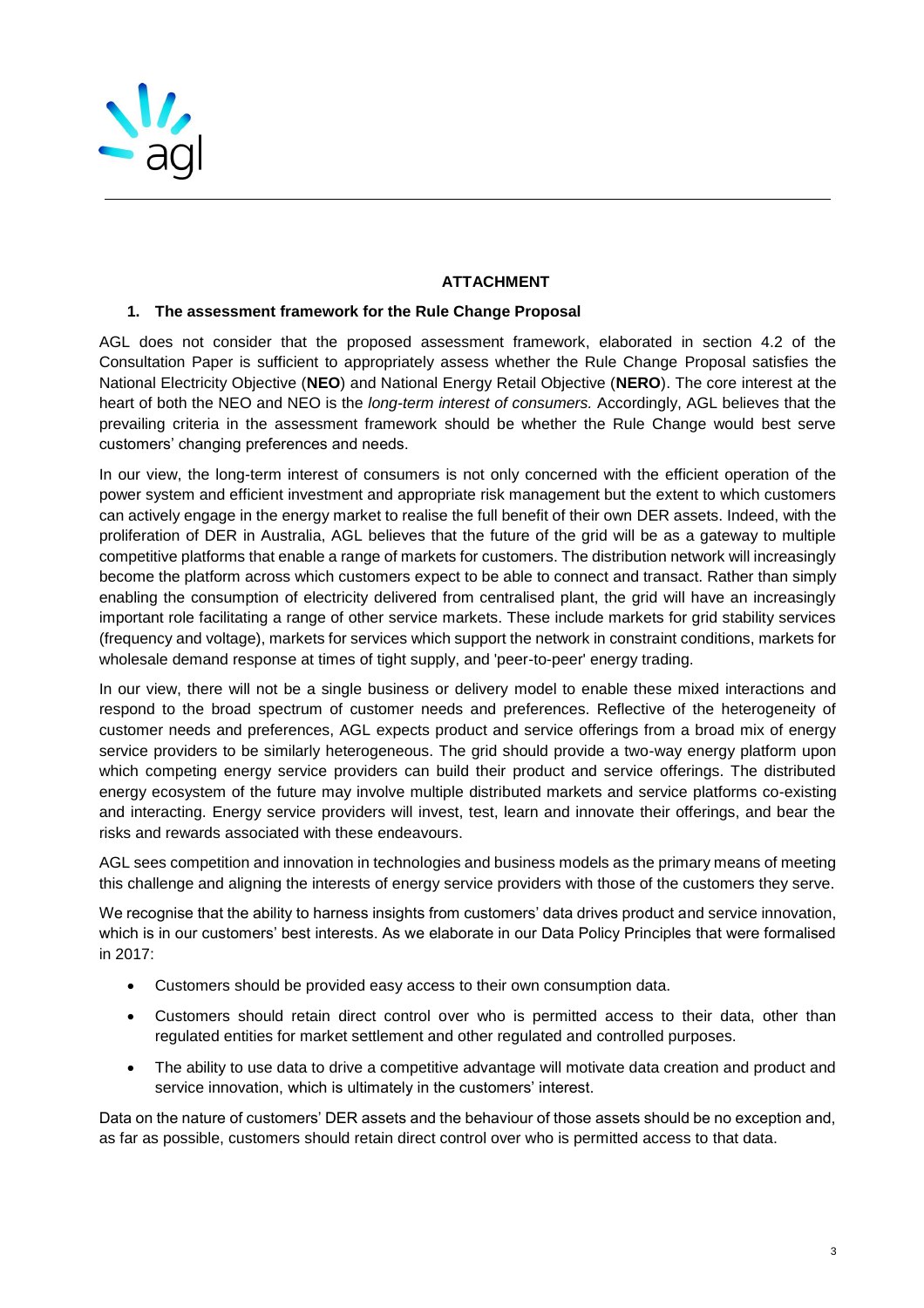

l

### **2. A cost benefits analysis of the Rule Change Proposal**

We do not consider that a static register as envisaged in the Rule Change Proposal would appropriately meet the objectives outlines by the COAG Energy Council.

We appreciate that greater visibility of DER assets and their behaviour would support more efficiency in the energy market and reliability in the power system, as the Australian Energy Market Operator (**AEMO**) has outlined in its 2017 report, *Visibility of Distributed Energy Resources.* We note in particular the need for visibility to determine and revise operational bounds of the system and to properly inform longer term system planning and investment. We also acknowledge the range of technical impacts the increased uptake of distributed energy resources can present to distribution networks, as outlined by the Commission in its Distribution Market Model Final Report of 2017.

However, from a power system security and reliability perspective, we consider that the critical data insight on DER is in terms of their behaviour in aggregate. Indeed, as the Commission acknowledged in its Distribution Market Model Final Report, individual DER assets may have a minimal impact on distribution networks that can be appropriately accommodated within distribution networks' existing operational settings.

In our view, a static register of individual DER assets would be ill-suited to gaining an insight into the behaviour of these assets in aggregate. We consider that alternative models may presents more appropriate avenues to address this concern.

We consider that network businesses should already be well positioned to provide an aggregated view on the impacts of DER at a more granular level within their networks, given the nature of network businesses' responsibilities enumerated under Chapters 2 and 5 of the *National Electricity Rules.* Further relevant information could also be obtained from an open source and economy-wide open source system, such as the Australian Renewable Energy Mapping Infrastructure system, which could be expanded to provide information on DER assets and network performance.

AEMO could also aggregate a range of useful information obtained through its Demand Side Participation Portal, in accordance with the Demand Side Participation Information Guidelines.

Into the future, the data sharing architecture in the energy sector should take as its basis the Consumer Data Right and the fundamental principles outlined in the Commonwealth Government's Open Banking Review.

AGL strongly supports the principles of open access to data, as we elaborated in our recent submissions to the COAG Energy Council's Facilitating Access to Consumer Energy Data Consultation Paper and the Commonwealth Treasury's Review in Open Banking. In 2017, AGL formalised new Data Policy Principles, that drive our focus and policy in this area.2 We consider as fundamental principles that:

- Customers should be provided easy access to their own consumption data.
- Customers should retain direct control over who is permitted access to their data, other than regulated entities for market settlement and other regulated and controlled purposes.
- The ability to use data to drive a competitive advantage will motivate data creation and product and service innovation, which is ultimately in the customers' interest.

<sup>&</sup>lt;sup>2</sup> For more information on AGL's Data Policy Principles and customer data and transparency, please see AGL's sustainability report, available at: http://agl2017.reportonline.com.au/sustainabilityreport/customers/customer-experience.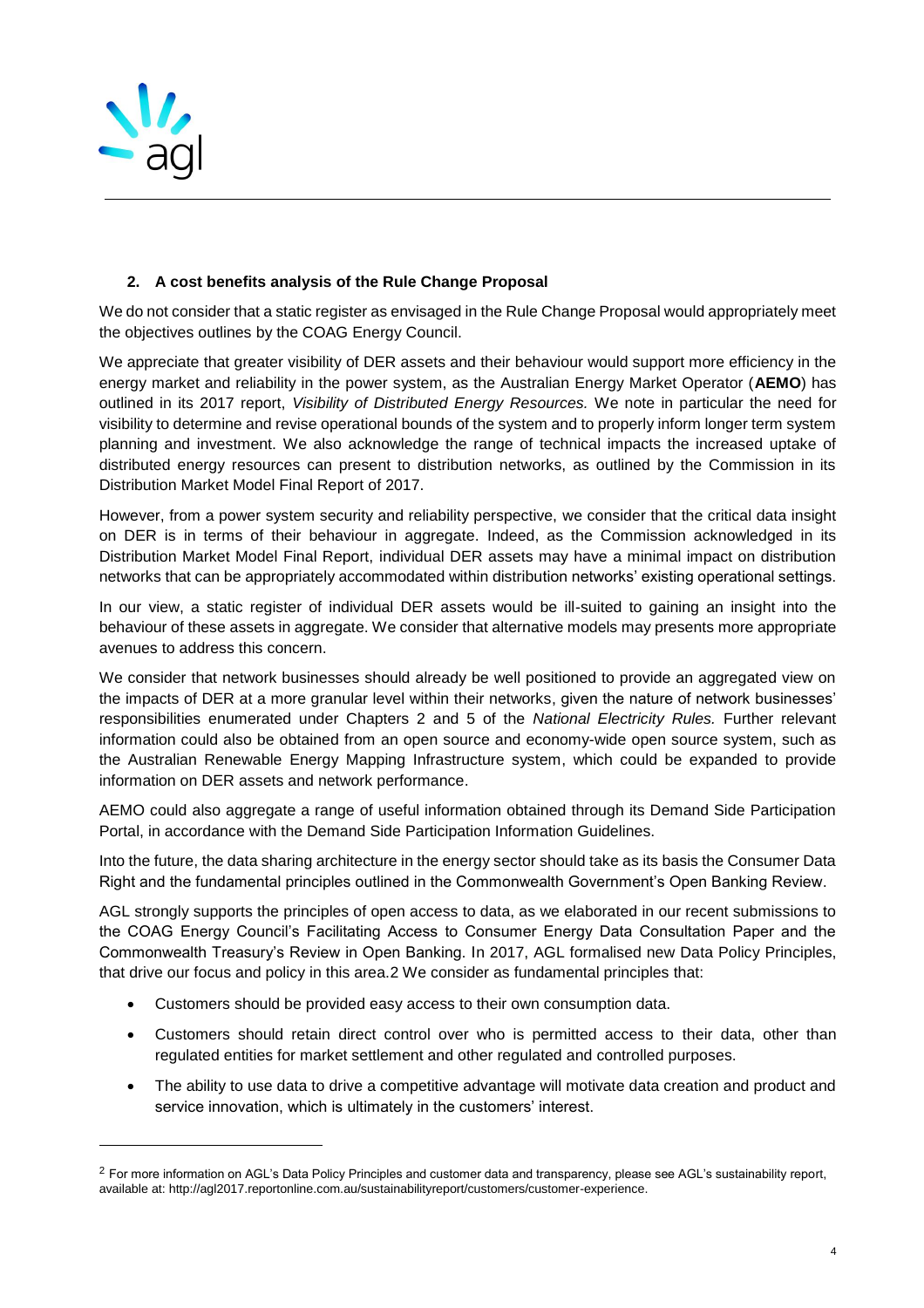

• Any data access rule change should impose minimum obligations for data provision that include format standardization and data portability, but should not limit innovation or come at a cost to customers that does not realise sufficient benefits.

Consistent with the principles elaborated in the Open Banking Review Final Report, we also consider that the data sharing architecture should:

- be customer focused;
- promote competition;
- encourage innovation to create opportunities; and
- be efficient and fair.

Designing data sharing platforms for the energy sector in accordance with these principles would better serve the long-term interests of customers. As we elaborated above, customers are not only concerned with the efficient operation of the power system and efficient investment and appropriate risk management but the extent to which they can actively engage in the energy market to realise the full benefit of their own DER assets.

Accordingly, we are strongly opposed to the models that utilise central data hubs. In our view, centralised hubs are a highly intrusive design, with associated privacy concerns of having all data available to a single party and within a single location. Central data hubs require robust security protocols, given the sheer volume of data and potential access seekers, and have major establishment and compliance costs with a high likelihood of issues relating to replication of existing solutions and participant systems. Furthermore, centralised hubs reduce incentives to create new data.

We consider that it would be more appropriate for customer data to be transferred via application programming interface (**API**), and that these APIs should be built in accordance with standards set by an independent body.

As we emphasised in our submission to the COAG EC's Energy Market Transformation Team, in the longer term, more dynamic distributed data exchanges may prove to be a lower cost, lower risk and more suitable means for accessing and sharing data between those who need it.

AGL notes that the Jacobs study excluded consideration of funding options for the collection of data, development of the database and operation of the database, as well as cost recovery options. In our view, it is essential that costs and funding options be aligned with those stakeholders primarily benefitting from its establishment. We consider that a data exchange architecture underpinned by APIs would prove to be more cost effective and would urge the Commission to consider further analysis to assess the cost benefits of this approach.

#### **3. Transparency and confidentiality**

We consider that customers' right to privacy should properly inform the design of the data sharing architecture in the energy sector.

We note that privacy protections are a fundamental design feature of the Customer Data Right and Open Banking Review Final Report. In our view, customer confidence is critical to the success of open access to data. Customers need to trust that the right safeguards are put in place to ensure that an innovative data